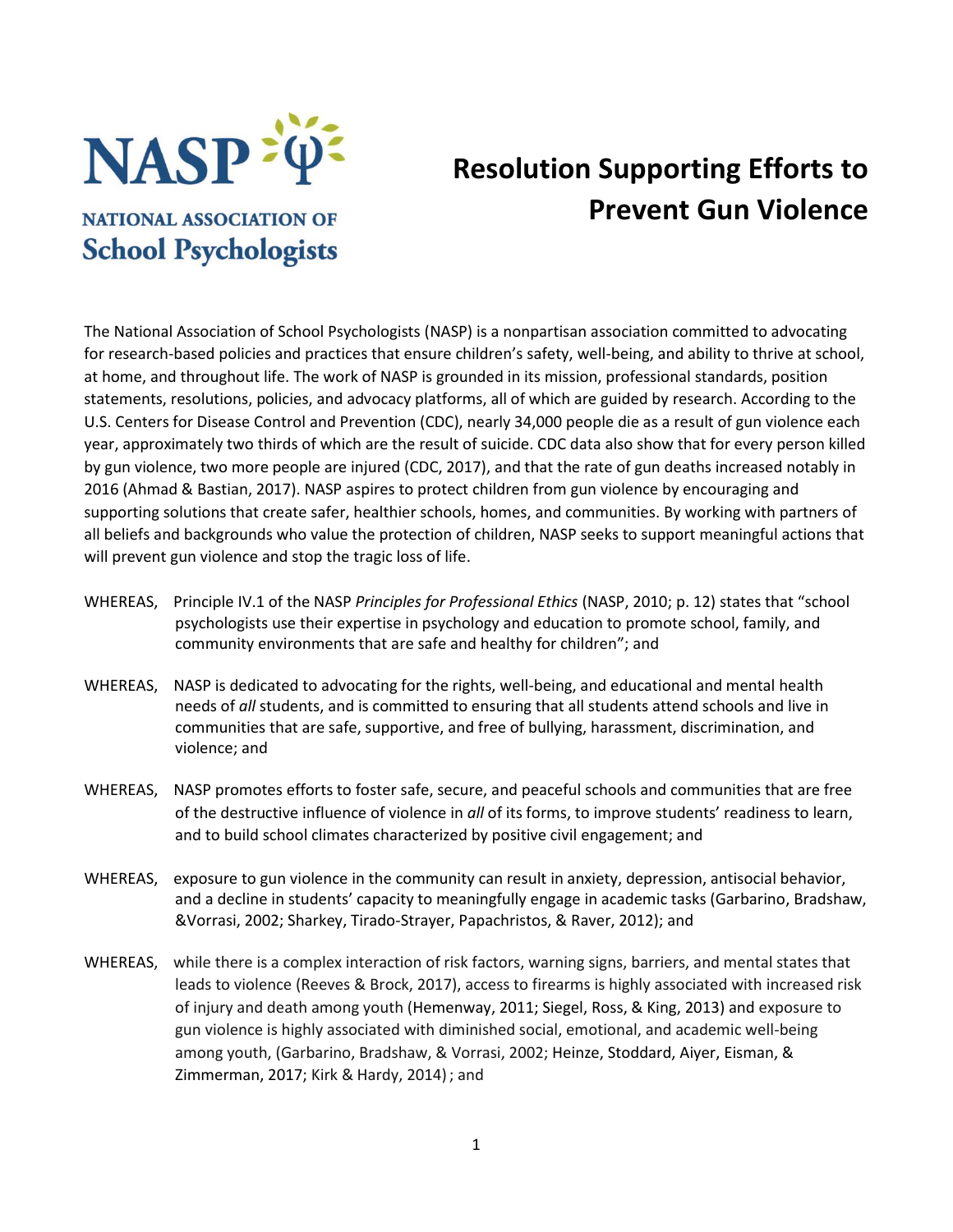- WHEREAS, multiple research studies have shown a clear connection between local availability of guns and gunrelated violent behaviors, with estimates of close to 2 million children and adolescents having access at home to loaded, unlocked guns (Interdisciplinary Group on Preventing School and Community Violence, 2012); and
- WHEREAS, having a gun stored in the home is associated with a threefold increase in homicide and a fivefold increase in suicide in urban areas in the United States (Kellerman et al., 1992, 1993); and
- WHEREAS, although gun violence in schools is extremely rare, research indicates that the majority of youth homicides are by a firearm, nearly half of youth suicide deaths involve the use of a gun, and most school-associated homicides involved a firearm (CDC, 2014; Modzeleski et al., 2008); and
- WHEREAS, the rate of firearm-related deaths (homicide, suicide, unintentional deaths) in United States is 10 times higher than other high income countries, and, for youth ages 15–24, the gun homicide rate is 49 times higher than in other countries (Grinshteyn & Hemenway, 2016); and
- WHEREAS, research demonstrates that gun laws that restrict access to high-powered weapons that are capable of mass destruction in a short period of time reduce gun related deaths; and
- WHEREAS, increased access to mental health services in schools and communities is needed to support children's learning and well-being; however, this is separate from and not a substitute for gun safety measures. Longitudinal research has concluded that:
	- the vast majority of people with mental illness are not violent (Elbogen & Johnson, 2009);
	- less than 5% of the gun-related killings in the United States were perpetrated by people diagnosed with mental illness; and
	- less than 3–5% of U.S. crimes involve people with mental illness (Metzl & McLeish, 2015); and
- WHEREAS, school psychologists, pediatricians, and other mental health practitioners routinely screen for access to guns in the home when doing a suicide or threat assessment, because this practice is key for successfully intervening with at-risk youth; and
- WHEREAS, NASP supports policies that take a holistic approach to decrease the potential for the injury or death of students, staff, and other community members on school campuses, on the way to/from school, and when participating in school-sanctioned events; and
- WHEREAS, efforts to reduce violence in schools and communities at large must include strategies for eliminating inappropriate youth access to firearms, strategies to keep guns out of the hands of those who would harm students, and school policies which ensure that the only armed persons at schools are highly trained professionals, such as school resource officers;

THEREFORE, BE IT RESOLVED that NASP supports approaches that protect children, as they are particularly vulnerable when it comes to gun violence both as direct victims and as being traumatized by the exposure to the deaths of family members, friends, neighbors, and community members. This includes:

- rigorous enforcement of existing gun laws;
- eliminating inappropriate youth access to guns;
- improving awareness of safe gun practices, including secure storage of firearms;
- restricting the presence of guns in schools to only commissioned and trained school resource officers; and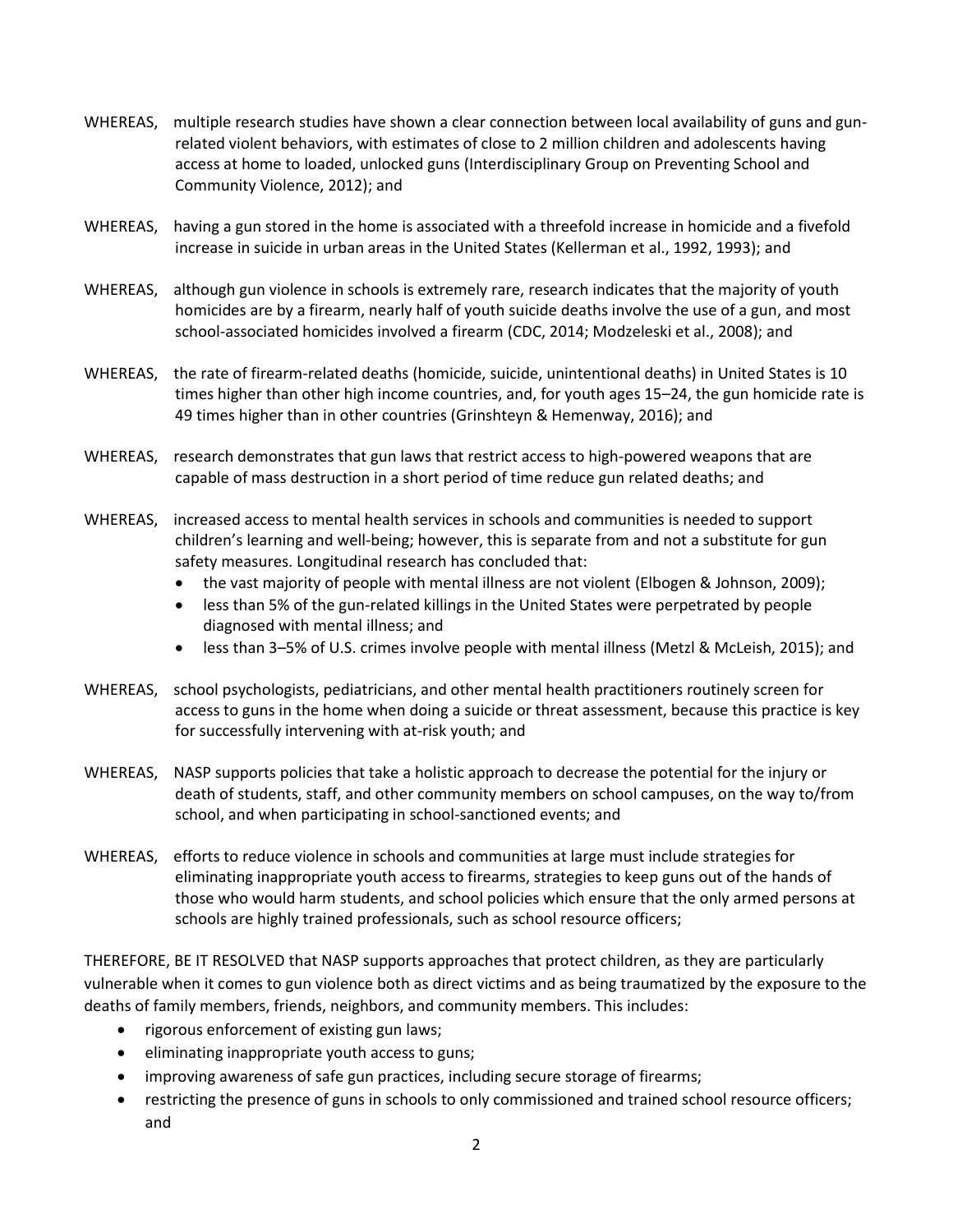ensuring greater protection to keep guns out of the hands of individuals deemed at risk of hurting themselves and others.

BE IT FURTHER RESOLVED that NASP supports legislation, regulation, and public policy intended to reduce gun violence including, but not limited to:

- Comprehensive background checks for *all* gun purchases.
- Extreme risk protection orders that allow family members or police officers (when notified by school/family or when responding to an incident) to petition the court to remove someone's access to weapons when they are deemed a threat to self or others.
- Bans on weapons that can do mass destruction in a short period of time (e.g., fully automatic assault weapons).
- Evidence-based threat assessment policy and practice; mental health evaluations and re-entry plans, including ongoing mental and behavioral health support for students identified as being of imminent threat to themselves or others; and enhanced student access to mental health supports in schools and communities.
- Elimination of the Dickey Amendment, which prohibits the use of federal funds to conduct comprehensive scientific research about gun violence.
- Increased investments for rigorous research on gun violence.

BE IT FURTHER RESOLVED that NASP opposes legislation, regulation, and public policy that promotes arming teachers or permits citizens with open and/or concealed carry permits to bring weapons onto school campuses.

IN CONCLUSION, many education and mental health organizations with missions aligned with NASP's work have explicitly called for increased gun safety measures like those mentioned above. NASP supports the U.S. Constitution and, like these organizations, believes that effective laws and policies can reduce gun violence and fatalities without undermining the Second Amendment. Advocating for effective polices to reduce gun violence is necessary to helping all children thrive at home, in school, and throughout life.

*Adopted by the NASP Leadership Assembly on January 23, 2018.*

**© 2018, National Association of School Psychologists, 4340 East West Highway, Suite 402, Bethesda, MD 20814, 301-657-0270, www.nasponline.org**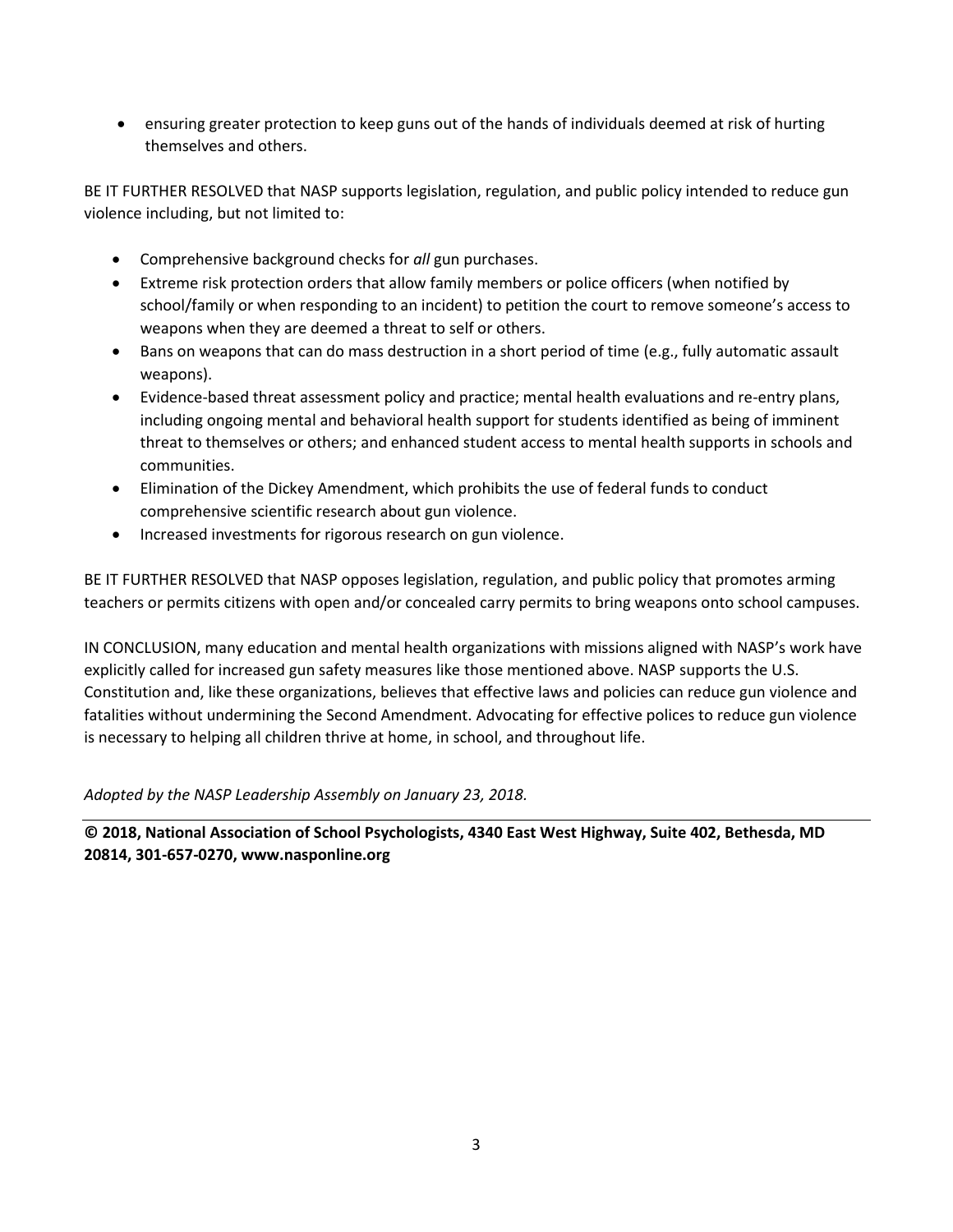

**NATIONAL ASSOCIATION OF** 

**School Psychologists** 

## **Resolution Supporting Efforts to Prevent Gun Violence** *References*

- Ahmad, F. B., & Bastian B. (2017). Quarterly provisional estimates for selected indicators of mortality, 2016- Quarter 2, 2017. National Center for Health Statistics. National Vital Statistics System, Vital Statistics Rapid Release Program.
- Centers for Disease Control and Prevention (CDC). (2014). Fatal injury reports. Atlanta, GA: Author. Retrieved from http://www.cdc.gov/injury/wisqars/fatal\_injury\_reports.html
- Centers for Disease Control and Prevention (CDC). (2017). Non-fatal injury reports. Injury Prevention & Control: Data & Statistics (WISQARS). Atlanta, GA: Author. Retrieved from https://www.cdc.gov/injury/wisqars/nonfatal.html
- Elbogen, E. B., & Johnson, S. C. (2009) The intracite link between violence and mental disorder: Results from the National Epidemiologic Survey on Alcohol and Related Conditions. *Archives of General Psychiatry*, *66*(2), 152–161. doi:10.1001/archgenpsychiatry.2008.537
- Garbarino, J., Bradshaw, C. P., & Vorrasi, J. A. (2002). Mitigating the effects of gun violence on children and youth. *Future of Children*, *12*, 73–87. doi:10.2307/1602739
- Grinshteyn, E., & Hemenway, D. (2016, March). Violent death rates: The US compared with other high-income OECD countries, 2010. *American Journal of Medicine, 129*(3), 266–273. doi:10.1016/j.amjmed.2015.10.025
- Heinze, J., Stoddard, S. A., Aiyer, S. M., Eisman, A. B., & Zimmerman, M. A. (2017). Exposure to violence during adolescence as a predictor of perceived stress trajectories in emerging adulthood. *Journal of Applied Developmental Psychology*, *49*, 31–38. doi:10.1016/j.appdev.2017.01.005
- Hemenway, D. (2011). Risks and benefits of a gun in the home. *American Journal of Lifestyle Medicine*, *5*(6), 502–511. doi:10.1177/1559827610396294
- Interdisciplinary Group on Preventing School and Community Violence. (2013). December 2012 Connecticut school shooting position statement. *Journal of School Violence*, *12*, 119–133. doi:10.1080/15388220.2012.762488
- Kellerman, A. L., Rivara, F. P., Somes, G., Reay, D. T., Francisco, J., Gillentine, J., … Hackman, B. B. (1992). Suicide in the home in relation to gun ownership. *New England Journal of Medicine, 327*, 467–472. doi:10.1056/nejm199208133270705
- Kellerman, A., Rivara, F. P., Rushforth, N. B., Banton, J. G., Reay, D. T., Francisco, J. T., … Somes, G. (1993). Gun ownership as a risk factor for homicide in the home. *New England Journal of Medicine, 329*, 1084–1091. doi:10.1056/nejm199310073291506
- Kirk, D. S., & Hardy, M. (2014). The acute and enduring consequences of exposure to violence on youth mental health and aggression. *Justice Quarterly*, *31*, 539–567. doi:10.1080/07418825.2012.737471
- Metzl, J. M., & MacLeish, K. T. (2015). Mental illness, mass shootings, and the politics of American firearms. *American Journal of Public Health*, *105*(2)*,* 240–249. doi:10.2105/AJPH.2014.302242